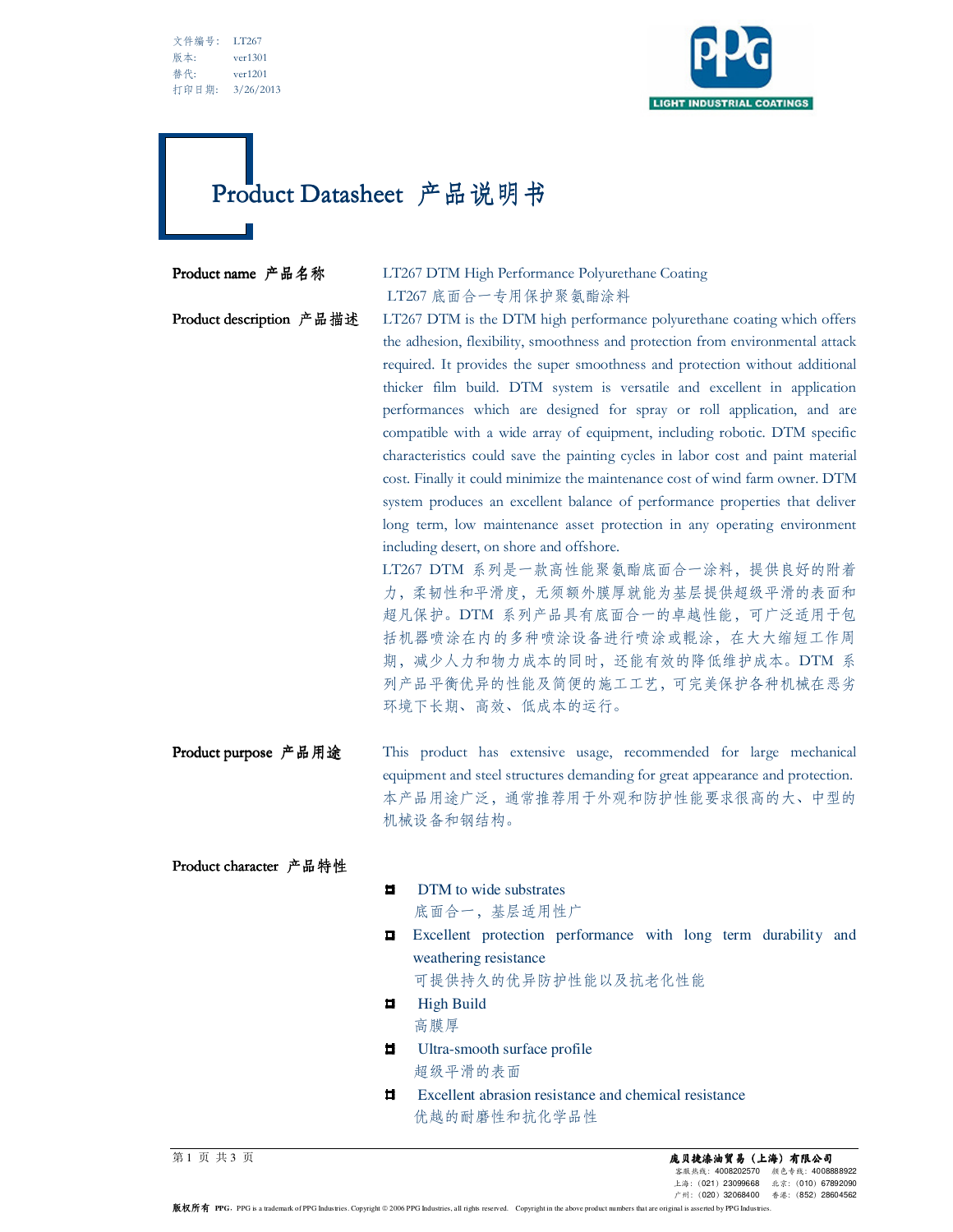| 文件编号: | LT267     |
|-------|-----------|
| 版本:   | ver1301   |
| 替代:   | ver1201   |
| 打印日期: | 3/26/2013 |



 $\blacksquare$ Textured surface available by specific spraying method and special additive

通过特定的喷涂工艺可得到织物状或橘纹外观

- $\blacksquare$ Recommended dry film thickness: 80-150um 推荐干膜厚度:80-150 微米
- VOC: 415 g/l  $\blacksquare$ VOC: 415 g/l

### Related products 配套产品

- $\blacksquare$ LH260-10 Hardener-slow LH260-10 固化剂-慢干  $\blacksquare$ LH260-20 Hardener-standard LH260-20 固化剂-标准  $\blacksquare$ LH260-30 Hardener-fast LH260-30 固化剂-快干  $\blacksquare$ LN260-10 Thinner - Slow LN260-10 稀释剂一慢干
- $\blacksquare$ LN260-20 Thinner -Standard LN260-20 稀释剂一标准
- $\blacksquare$ LN260-30 Thinner -Fast LN260-30 稀释剂一快干

### Surface treatment 表面处理

 $\blacksquare$ Substrate should be oil, grease and dust free with dried condition. It is better to treat the substrate with degreasing, de-rusting and phosphating process before applying the paint.

要求被涂物件表面无油、无尘、干燥,最好经过除油、除锈、磷化 等良好的前处理。

| Application process 施工流程 |  |
|--------------------------|--|
|--------------------------|--|

| $P = 1$<br>Application methods                                                    | Conventional spray            |  |
|-----------------------------------------------------------------------------------|-------------------------------|--|
| 施工方法                                                                              | 手工喷涂                          |  |
| Hardener 固化剂                                                                      | LH260-10/20/30                |  |
| Thinner 稀释剂                                                                       | $LN260-10/20/30$              |  |
| Mixing ratio (colors : hardener: thinner) (by weight)<br>混合比例(色漆 : 固化剂: 稀释剂)(重量比) | $4:1:0-1$                     |  |
| Pot life 混合使用时间                                                                   | 4 Hrs/小时                      |  |
| Spray viscosity 喷涂粘度(DIN4, 20℃)                                                   | 16-35 S/秒                     |  |
| Spray distance 喷涂距离 (cm/厘米)                                                       | $15 - 25$                     |  |
| Spray nozzle 喷涂口径 (mm/毫米)                                                         | $1.3 - 2.5$                   |  |
| Pressure 喷涂压力 (Mpa)                                                               | $0.4 - 0.6$                   |  |
| Flash-off 层闪时间                                                                    | $5 \min/\hat{}$ 钟             |  |
| Flow time 流平时间                                                                    | 10 min/分钟                     |  |
|                                                                                   | Air drying 自然干燥 (25°C)        |  |
|                                                                                   | Dust-free: 20 min 表干: 20 分钟;  |  |
|                                                                                   | Dry through: 24 Hrs 实干: 24 小时 |  |
| Curing conditions 固化条件                                                            | Forced drying                 |  |
|                                                                                   | 强制干燥                          |  |
|                                                                                   | 60℃×45min 60℃×45分钟            |  |
|                                                                                   | 80℃×30min 80℃×30分钟            |  |
| <b>12 2 3 4 7 3</b>                                                               |                               |  |

#### Important notes 汪 惠 <sup>事</sup> 坝:

|  | 第2页共3页 |  |
|--|--------|--|
|  |        |  |

版权所有 PPG, PPG is a trademark of PPG Industries. Copyright © 2006 PPG Industries, all rights reserved. Copyright in the above product numbers that are original is asserted by PPG Industries